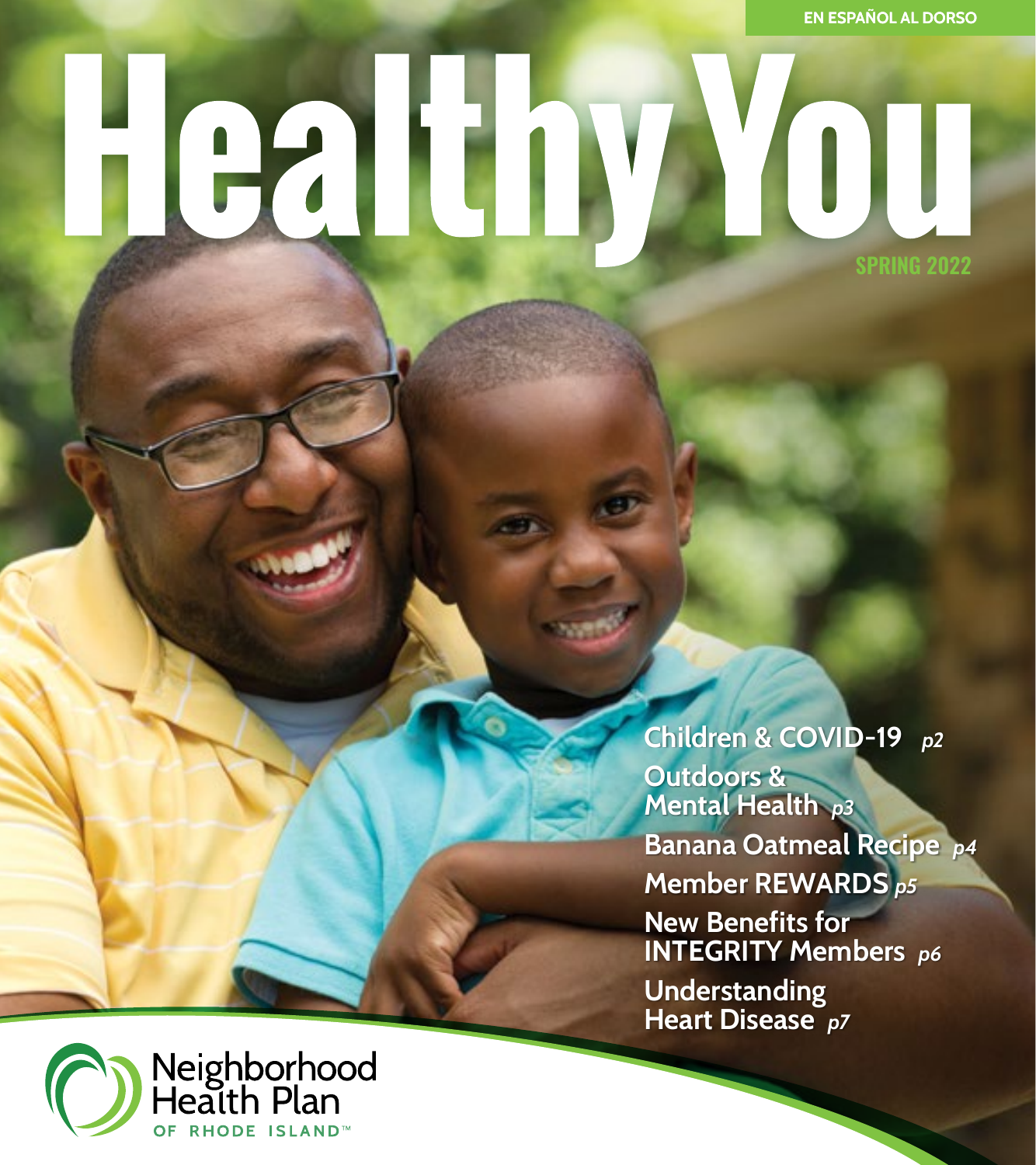

### **Keeping Children Safe During the COVID-19 Pandemic**

**By Dr. Christopher Ottiano MD, Medical Director**

We all know that stopping COVID-19 is important. When children get COVID-19, they might get very sick and may need to go to the hospital. They can also spread the disease to other people in their household and at school. To stay healthy and help stop the spread of COVID-19, it's important for everyone ages 5 years and older to get the vaccine.

Just like adults, some children may have mild side effects after they get the shot such as headache, body aches or a low fever. These side effects will go away after a day or two.

There is no cost to you for the COVID-19 vaccine and the vaccine is safe and effective.

#### **There are a few ways to get your child vaccinated:**

- **•** Check with your child's primary care provider to see if they are providing the vaccine.
- **•** Make an appointment at a state-run site.
- **•** Visit a local pharmacy. Not all pharmacies are providing vaccines for children so it is best to call and check.

For more information or to schedule a vaccine appointment, visit: **<https://covid.ri.gov/vaccination>**. If you have questions about the COVID-19 vaccine for your child, contact their primary care provider.

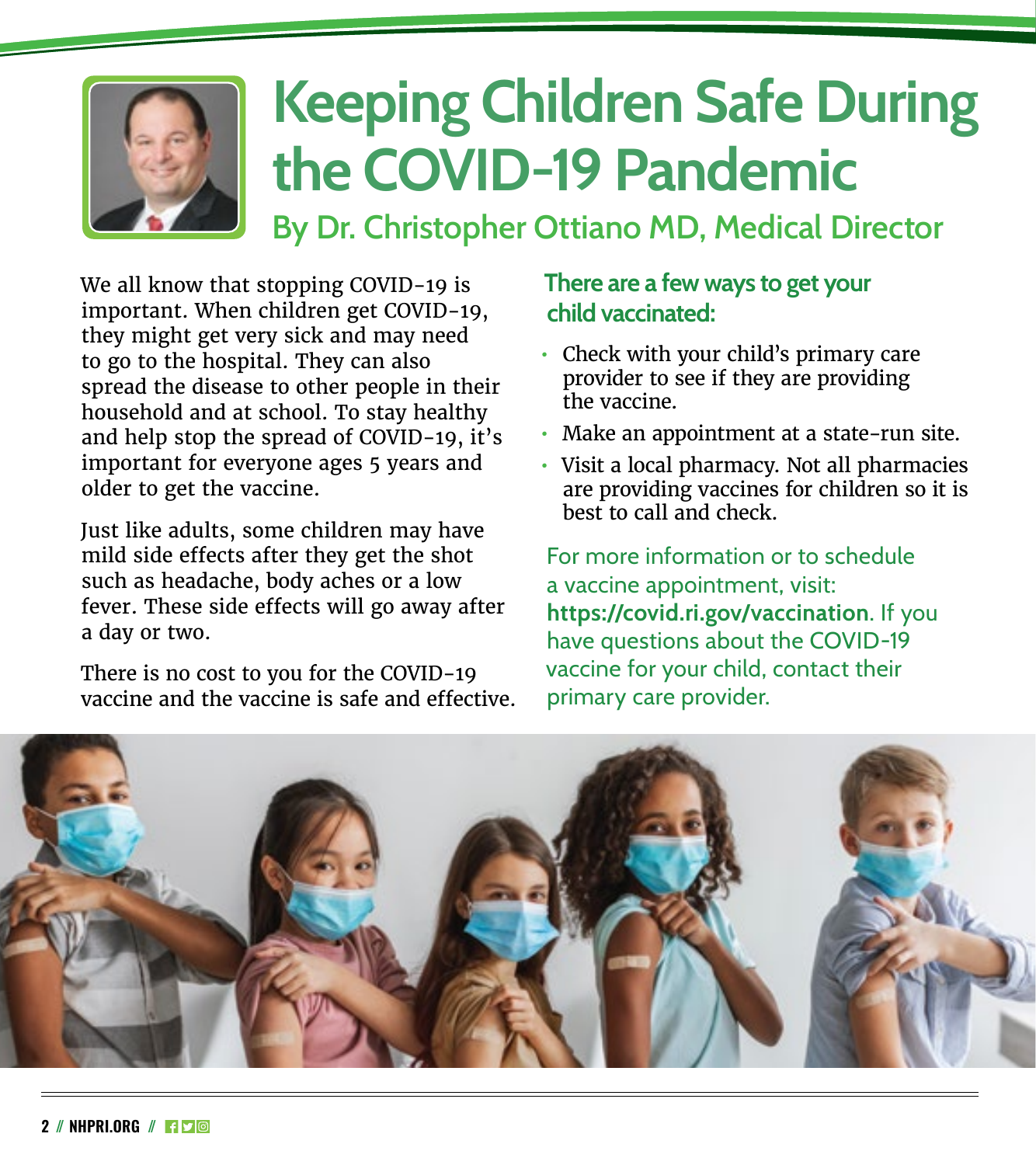

### **Going Outside is Good for Your Mental Health!**

**Winter weather keeps most people indoors. Now that warmer weather is on the way, we can all look forward to having fun outside.**

Spending time outdoors is not only good for your physical health, but for your mental health too. Studies have shown that being outside helps to lower stress and lift your mood.

#### **Here are just a few fun and healthy things to do outside this spring:**

- **•** Take a hike in the woods or at a local park
- **•** Go to the zoo, a carnival or a fair and get your steps in
- **•** Ride a bike (be sure to wear your helmet!)
- **•** Plant a garden or some flowers
- **•** Go to the beach and fly a kite

**Whatever outdoor activity you choose to do, getting outside means moving, and moving means getting healthy!**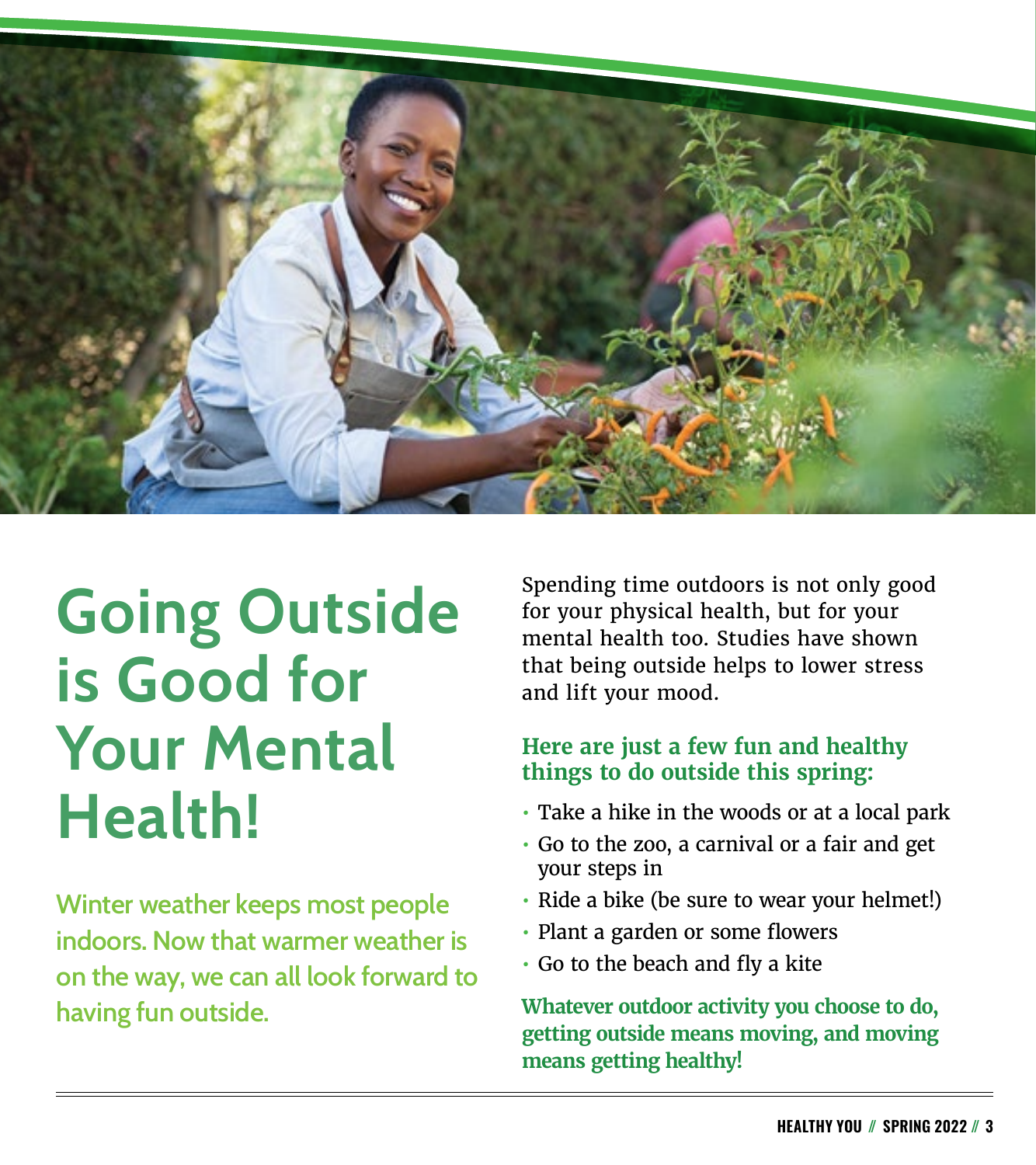

### **Overnight No-Cook Banana Oatmeal**

**On a busy day, it can be hard to make time for a healthy breakfast. Get yourself and your family out the door quickly by preparing this simple and delicious breakfast the night before.**

#### **Ingredients:**

- **•** 2 ½ cups skim milk
- **•** 1 tablespoon honey
- **•** 1 teaspoon vanilla extract
- **•** 3 ½ cups rolled oats (not instant or quick cooking)
- **•** 2 bananas
- **•** ¼ cup chopped unsalted pecans or walnuts

#### **Directions:**

- 1. In a large, re-sealable container or bowl, add milk, honey and extract.
- 2. Stir to combine, add oats and then stir again.
- 3. Seal or cover; place in the refrigerator and let it sit overnight.
- 4. The next day, peel each banana. Halve each one lengthwise and slice. Divide sliced bananas and nuts over each oatmeal portion. Serve.

#### Recipe source:

#### **<https://recipes.heart.org/en/recipes/overnight-no-cook-banana-oatmeal>**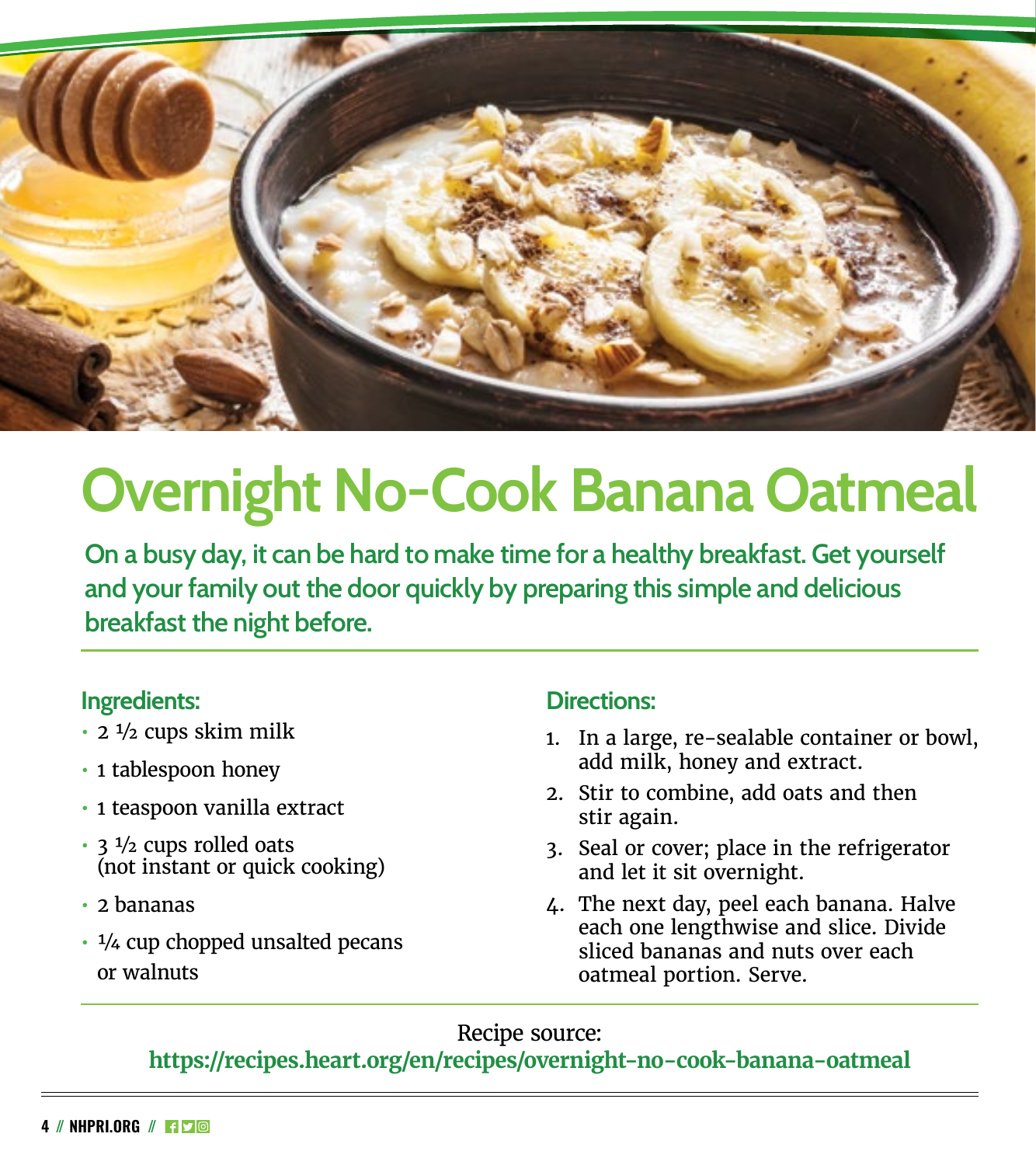### **Member REWARDS for Healthy Living**

**Neighborhood cares about the health and well-being of our members, which is why we offer Neighborhood REWARDS. \***

With Neighborhood REWARDS, ACCESS, TRUST and Commercial plan members can earn \$25 Walmart gift cards for making good choices for you and your family's health.

#### **You can get rewards for:**

- **•** Getting your yearly check-up (adults)
- **•** Bringing your child or teen to their yearly check-up
- **•** Joining a gym
- **•** Completing certain health screenings, vaccines and tests that are important for adults, teens and children

Visit our website to learn more about Neighborhood REWARDS: **[www.nhpri.org/rewards](http://www.nhpri.org/rewards)**

#### **Remember:** Going to your yearly check-up is one of the best ways to stay healthy.

*\*Restrictions Apply. Neighborhood REWARDS are available to Medicaid and Commercial plan members only.*

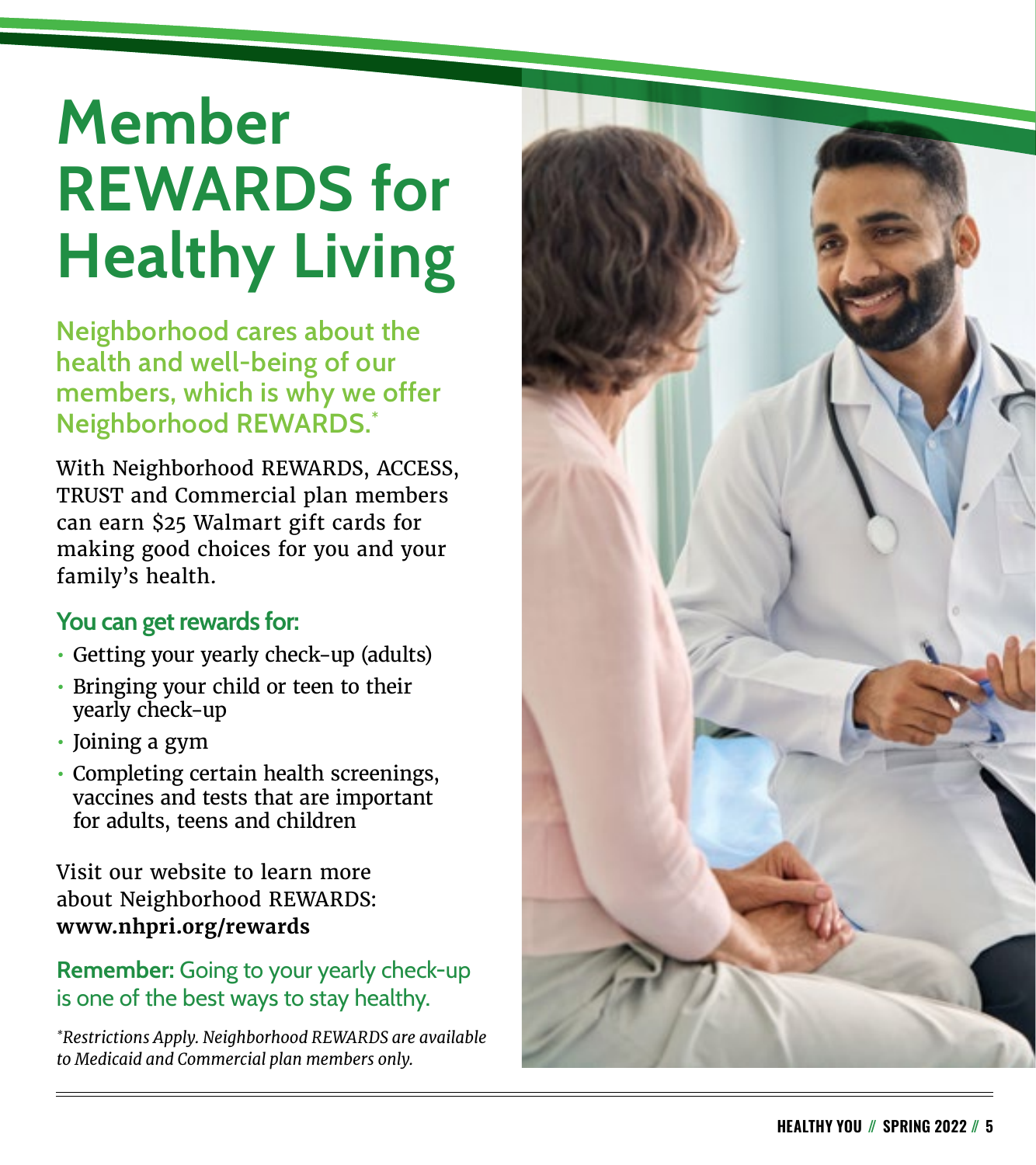### **New Benefits for Neighborhood INTEGRITY Members**

**Neighborhood INTEGRITY (Medicare-Medicaid Plan) members now have access to extra benefits and services.**

**• Healthy Food and Nutrition Savings Card** A \$25 food savings card and coupons to purchase nutritious groceries.

**• Fitness Benefit** Access to a YMCA membership, plus a fitness tracker when you join.

- **• In-Home Support Services**  Papa Pals companion care to keep you company and assist with everyday tasks.
- **• Home Delivered Meals**  Nutritious, delivered meals when return ing home from a hospital stay–just when you need them most.

These new benefits come at no additional cost to Neighborhood INTEGRITY members. Restrictions may apply.

Visit **[www.nhpri.org/INTEGRITY](http://www.nhpri.org/INTEGRITY)** or call **1-844-812-6896 (TTY 711)** to learn more.

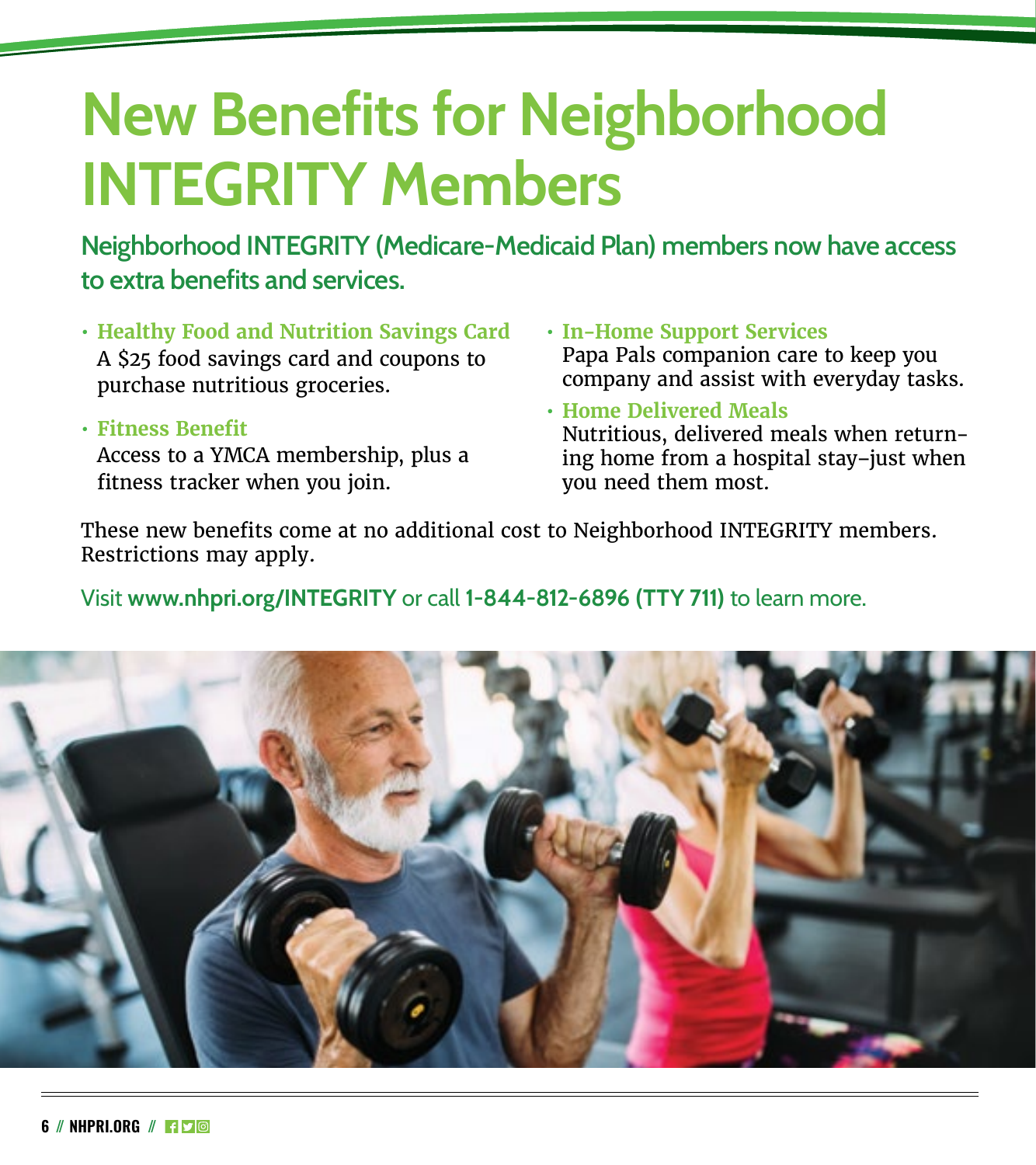### **Understanding Heart Disease**

The term *heart disease* refers to several types of heart problems. The most common type of heart disease is coronary artery disease (CAD). CAD causes less blood flow to the heart which can cause a heart attack. Warning signs include chest pain, shortness of breath and fatigue.

Living a healthy lifestyle can help prevent heart disease and heart attack.

#### **Take steps to prevent heart disease like:**

- **• Choosing healthy foods**. Try to add more fruits and vegetables into your diet.
- **• Exercising regularly.** Going for a walk every day is great exercise.
- **• Quitting smoking**. Tobacco Free RI has resources and more: **[www.tobaccofree-ri.org](http://www.tobaccofree-ri.org)**
- **• Lowering stress levels.** Find something that helps you relax, like music, yoga or breathing exercises.

**Talk to your provider today about how you can prevent heart disease.**